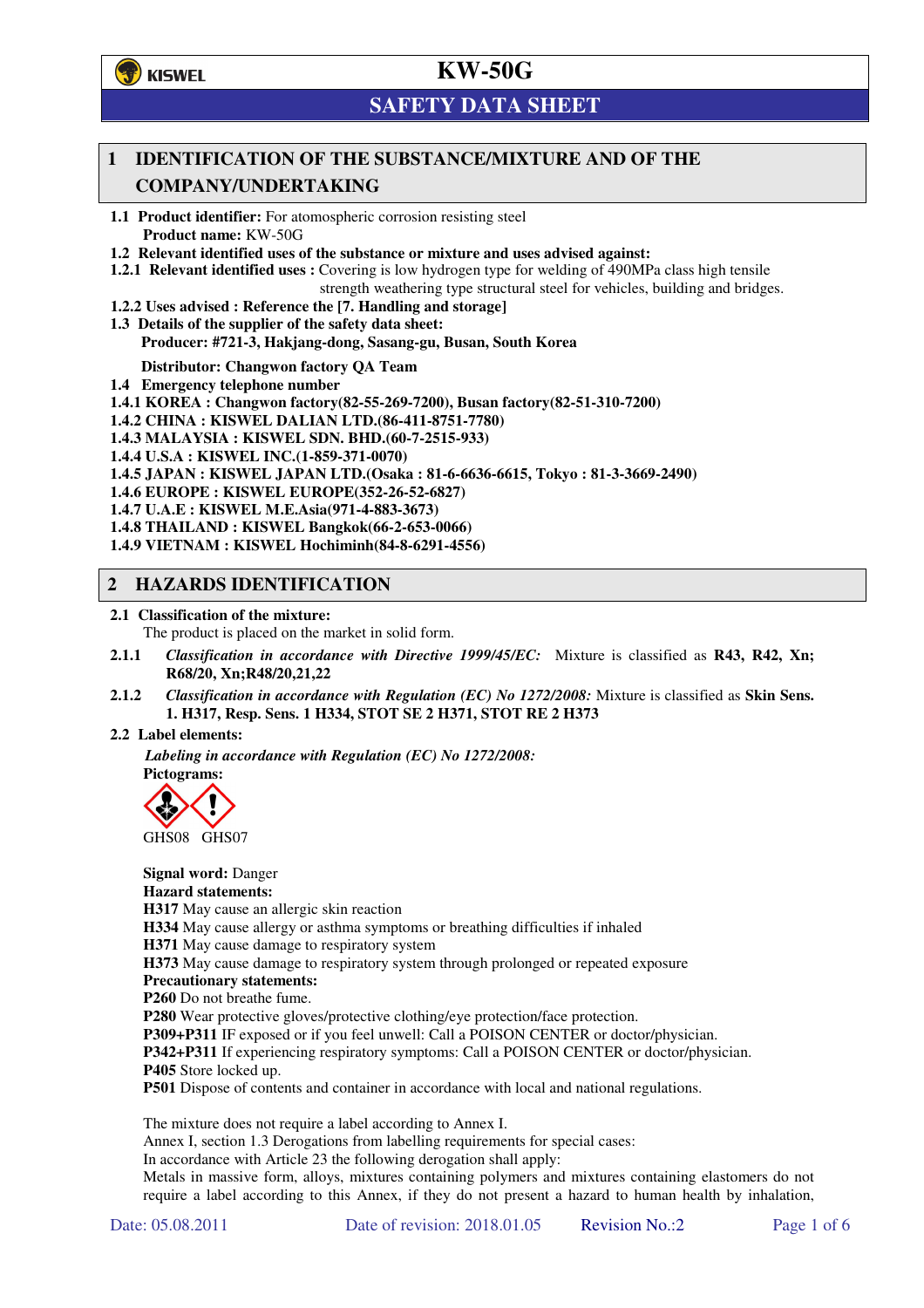**KISWEL** 

## **KW-50G**

## **SAFETY DATA SHEET**

ingestion or contact with skin or to the aquatic environment in the form in which they are placed on the market, although classified as hazardous in accordance with the criteria of this Annex.

### **On the other hand, we want to offer classification and label of welding fume for workers.**

**2.3 Other hazards:** No data available.

### **3 COMPOSITION/INFORMATION ON INGREDIENTS**

**3.1 Substances:** No data available.

**3.2 Mixtures:** The mixture contains dangerous substances:

|                                |                          |                            | <b>Classification</b>                      |                                                         |                                 |                                     |                                  |                |
|--------------------------------|--------------------------|----------------------------|--------------------------------------------|---------------------------------------------------------|---------------------------------|-------------------------------------|----------------------------------|----------------|
| Substance name                 | EC No.                   | Registr.<br>n <sub>0</sub> | 67/548/EEC                                 | <b>Hazard Class</b><br>and<br>Category<br>Code(s)       | <b>Hazard</b><br>state-<br>ment | Pictogram/<br><b>Signal</b><br>word | Conc.<br>$(\%)$<br><b>Volume</b> | <b>Note</b>    |
| <sup>1</sup> Ferro Silicon     |                          | ٠                          |                                            |                                                         |                                 |                                     | $1.0 - 3.0$                      | ٠              |
| <sup>1</sup> Calcium fluoride  | 232-188-7                | $\blacksquare$             | ۰                                          | $\overline{\phantom{0}}$                                | $\overline{\phantom{a}}$        | $\overline{\phantom{a}}$            | $3.0 - 7.0$                      | $\blacksquare$ |
| $1/2$ Limestone                | 215-279-6                | $\blacksquare$             | ۰                                          |                                                         |                                 | $\overline{\phantom{a}}$            | $8.0 - 12.0$                     | ٠              |
| $1,2$ Mica                     | $\overline{\phantom{a}}$ |                            | ۰                                          |                                                         |                                 |                                     | $1.0 - 3.0$                      |                |
| <sup>2,3</sup> Titaniumdioxide | 236-675-5                | $\overline{\phantom{a}}$   | Xi; R36<br>Xi; R37<br>T; R48/23            | Eye Irrit. 2<br>STOT SE <sub>3</sub><br><b>STOT RE1</b> | H319<br>H335<br>H372            | Danger                              | $1.0 - 5.0$                      |                |
| <sup>1</sup> Sodium silicate   | 239-981-7                |                            |                                            |                                                         | ۰                               |                                     | $1.0 - 5.0$                      |                |
| $2,3$ Iron                     | 231-096-4                | $\overline{\phantom{a}}$   | Xn;<br>R68/20/21/22<br>Xn;<br>R68/20/21/22 | STOT SE <sub>2</sub><br>STOT RE <sub>2</sub>            | H371<br>H373                    | Warning                             | $68.0 - 72.0$                    |                |

<sup>1</sup>Substance is not classified in terms of Regulation (EC) No. 1272/2008 Annex VI.

<sup>2</sup>Substance with workplace exposure limits.

\* See all the hazard statements in chapter 16.

### **4 FIRST AID MEASURES**

#### **4.1 Description of first aid measures:**

**In case of respiratory exposure**: Remove to fresh air and keep at rest. If breathing is difficult or has stopped, administer artificial respiration as necessary. Seek medical attention.

**In case of skin contamination**: Wash contaminated area thoroughly with soap and water. Remove and wash contaminated clothing. If a persistent rash or irritation occurs, seek medical attention.

 **In case of intrusion into eye**: Immediately flush eyes with large amounts of running water for at least 15 minutes, lifting the upper and lower eyelids. Get medical attention.

**In case of oral intake**: Ingestion is considered unlikely due to product form. However, if swallowed do not induce vomiting. Seek medical attention. Advice to doctor: treat symptomatically.

- **4.2 Most important symptoms and effects, both acute and delayed:** No data available.
- **4.3 Indication of any immediate medical attention and special treatment needed:** No data available.

### **5 FIREFIGHTING MEASURES**

#### **5.1 Extinguishing media:**

**Suitable extinguishing media:** Carbon dioxide, dry chemical, water spray. Use extinguishing media appropriate for surrounding fire.

**Unsuitable extinguishing media:** No data available.

**5.2 Special hazards arising from the substance or mixture:** Fire may produce irritating or poisonous gases.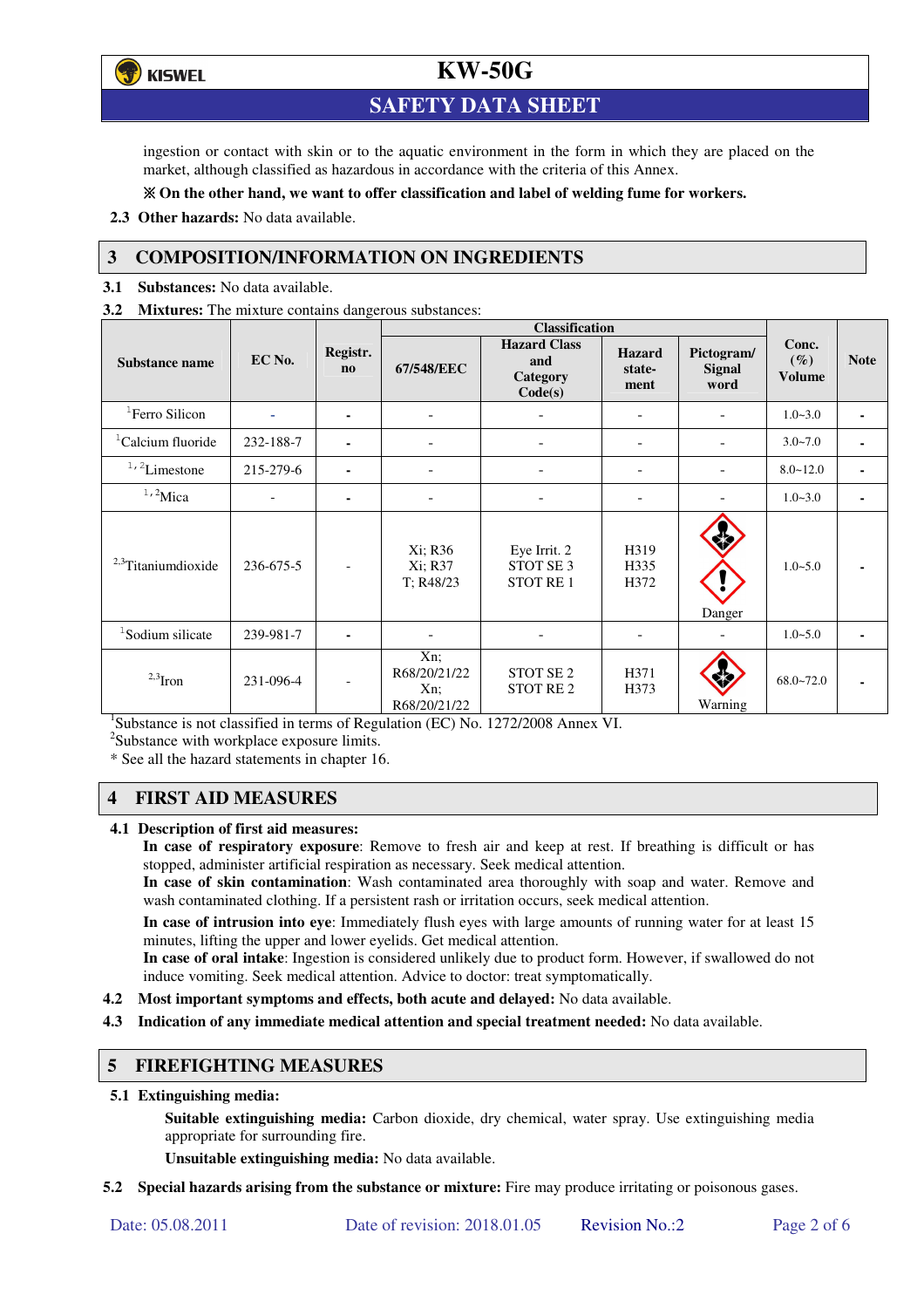

**SAFETY DATA SHEET** 

**5.3 Advice for firefighters:** In the event of a fire, wear self-contained breathing apparatus and protective clothing.

### **6 ACCIDENTAL RELEASE MEASURES**

**6.1 Personal precautions, protective equipment and emergency procedures:** 

**For non-emergency personnel:** Wear appropriate personal protective equipment as specified in Section 8. Ensure adequate ventilation**.** 

**For emergency responders:** No data available.

**6.2 Environmental precautions:** Avoid dispersal of spilled material and contact with soil, ground and surface water, drains and sewers.

**Methods and material for containment and cleaning up:** Take up mechanically. Collect the material in labeled containers and dispose of according to local and regional authority requirements.

**6.3 Reference to other sections:** See Section 7 for information on safe handling. See Section 8 for information on personal protection equipment. See Section 13 for disposal information.

## **7 HANDLING AND STORAGE**

- **7.1 Precautions for safe handling:** Welding may produce fumes and gases hazardous to health. Avoid breathing these fumes and gases. Use adequate ventilation. Keep away from sources of ignition. Avoid contact with skin, eyes and clothing. Do not eat, drink and smoke in work areas.
- **7.2 Conditions for safe storage, including any incompatibilities**: Store in cool, dry and well-ventilated place. Keep away from incompatible materials. Keep away from heat and open flame.
- **7.3 Specific end use(s):** No data available.

### **8 EXPOSURE CONTROLS/PERSONAL PROTECTION**

**8.1 Control parameters:** Exposure limits were not established for this product.

Workplace exposure limits for substances contained in the mixture are listed in *EH40/2005* Workplace exposure limits:

|                             |                   | Workplace exposure limit                                                           |     |                                                                                                              |    |                 |  |
|-----------------------------|-------------------|------------------------------------------------------------------------------------|-----|--------------------------------------------------------------------------------------------------------------|----|-----------------|--|
| <b>Substance</b>            | <b>CAS</b> number | Long-term<br>exposure limit<br>(8-hour TWA<br>reference period)<br>$mg.m-3$<br>ppm |     | <b>Short-term</b><br>exposure limit<br>$(15\text{-minute})$<br>reference period)<br>mg.m <sup>3</sup><br>ppm |    | <b>Comments</b> |  |
| Limestone/Calcium carbonate | 1317-65-3         |                                                                                    |     |                                                                                                              |    |                 |  |
| Total inhalable             |                   | ۰                                                                                  | 10  |                                                                                                              |    |                 |  |
| Respirable                  |                   | $\overline{\phantom{a}}$                                                           | 4   |                                                                                                              |    |                 |  |
| Mica                        | 12001-26-2        |                                                                                    |     |                                                                                                              |    |                 |  |
| Total inhalable             |                   | $\overline{\phantom{0}}$                                                           | 10  | $\qquad \qquad \blacksquare$                                                                                 |    |                 |  |
| respirable                  |                   | -                                                                                  | 0.8 |                                                                                                              |    |                 |  |
| Titanium dioxide            |                   |                                                                                    |     |                                                                                                              |    |                 |  |
| Total inhalable             | 13463-67-7        | -                                                                                  | 10  |                                                                                                              |    |                 |  |
| resirable                   |                   | $\overline{\phantom{a}}$                                                           | 4   | $\overline{\phantom{a}}$                                                                                     |    |                 |  |
| Iron oxide, fume (as Fe)    | 1309-37-1         | ۰                                                                                  | 5   |                                                                                                              | 10 |                 |  |

\*A skin notation assigned to the OEL identifies the possibility of significant uptake through the skin.

- **8.2 Exposure controls:** Do not eat, drink and smoke. Immediately remove all contaminated clothing. Wash hands before breaks and at the end of work.
- **8.2.1 Appropriate engineering controls:** Use local exhaust ventilation during all welding operations.

**8.2.2 Individual protection measures, such as personal protective equipment:** 

**8.2.2.1 Eye/face protection:** Always wear eye protection during welding operations, helmet and/or face shield with filter lens.

#### **8.2.2.2 Skin protection:**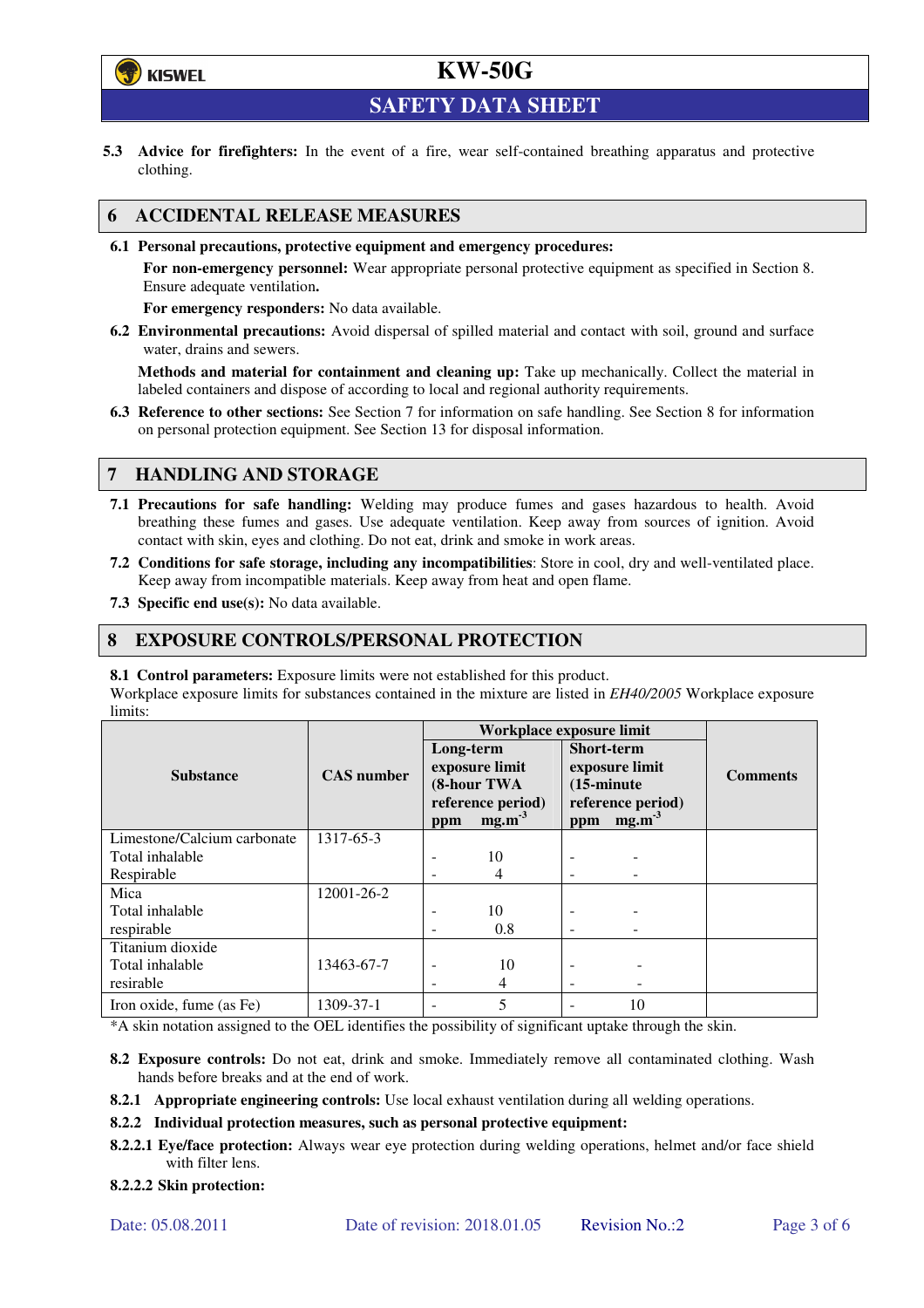

**SAFETY DATA SHEET** 

**Hand protection:** Wear appropriate protective (welding) gloves during welding.

**Other:** Wear appropriate protective clothing and boots.

- **8.2.2.3 Respiratory protection:** If ventilation is insufficient, use appropriate respirator or self-contained breathing apparatus.
- **8.2.2.4 Thermal hazards:** No data available.
- **8.2.3 Environmental exposure controls:** Do not allow to enter sewers, surface and ground water.

## **9 PHYSICAL AND CHEMICAL PROPERTIES**

**9.1 Information on basic physical and chemical properties:** 

| Appearance:                                          | solid (metal rod)        |
|------------------------------------------------------|--------------------------|
| Odour:                                               |                          |
| <b>Odour threshold:</b>                              |                          |
| pH:                                                  | $\overline{\phantom{a}}$ |
| <b>Melting point/freezing point:</b>                 |                          |
| Initial boiling point and boiling range:             | $\qquad \qquad -$        |
| <b>Flash point:</b>                                  | ۰                        |
| <b>Evaporation rate:</b>                             | ۰                        |
| Flammability (solid, gas):                           | -                        |
| <b>Upper/lower flammability or explosive limits:</b> | $\overline{\phantom{a}}$ |
| Vapour pressure:                                     | ۰                        |
| Vapour density:                                      |                          |
| <b>Relative density:</b>                             |                          |
| Solubility(ies):                                     | ٠                        |
| Partition coefficient: n-octanol/water:              | ٠                        |
| <b>Auto-ignition temperature:</b>                    |                          |
| <b>Decomposition temperature:</b>                    | ٠                        |
| <b>Viscosity:</b>                                    |                          |
| <b>Explosive properties:</b>                         | ۰                        |
| <b>Oxidising properties:</b>                         | -                        |

**<sup>9.2</sup> Other information:** No data available.

### **10 STABILITY AND REACTIVITY**

**10.1 Reactivity:** No data available.

- **10.2 Chemical stability:** The product is stable under normal conditions. When using it may produce dangerous fumes and gases.
- **10.3 Possibility of hazardous reactions:** No data available.
- **10.4 Conditions to avoid:** Avoid contact with incompatible materials.
- **10.5 Incompatible materials:** Acids, bases, oxidizing agents.

**10.6 Hazardous decomposition products:** Metal oxide fumes and gases are produced during welding.

### **11 TOXICOLOGICAL INFORMATION**

**11.1 Information on toxicological effects:**

The mixture may cause an allergic skin reaction. It is suspected of causing cancer. It causes damage to organs through prolonged or repeated exposure.

### **12 ECOLOGICAL INFORMATION**

- **12.1 Toxicity:** No data available
- **12.2 Persistence and degradability:** No data available.
- **12.3 Bioaccumulative potential:** No data available.
- **12.4 Mobility in soil:** No data available.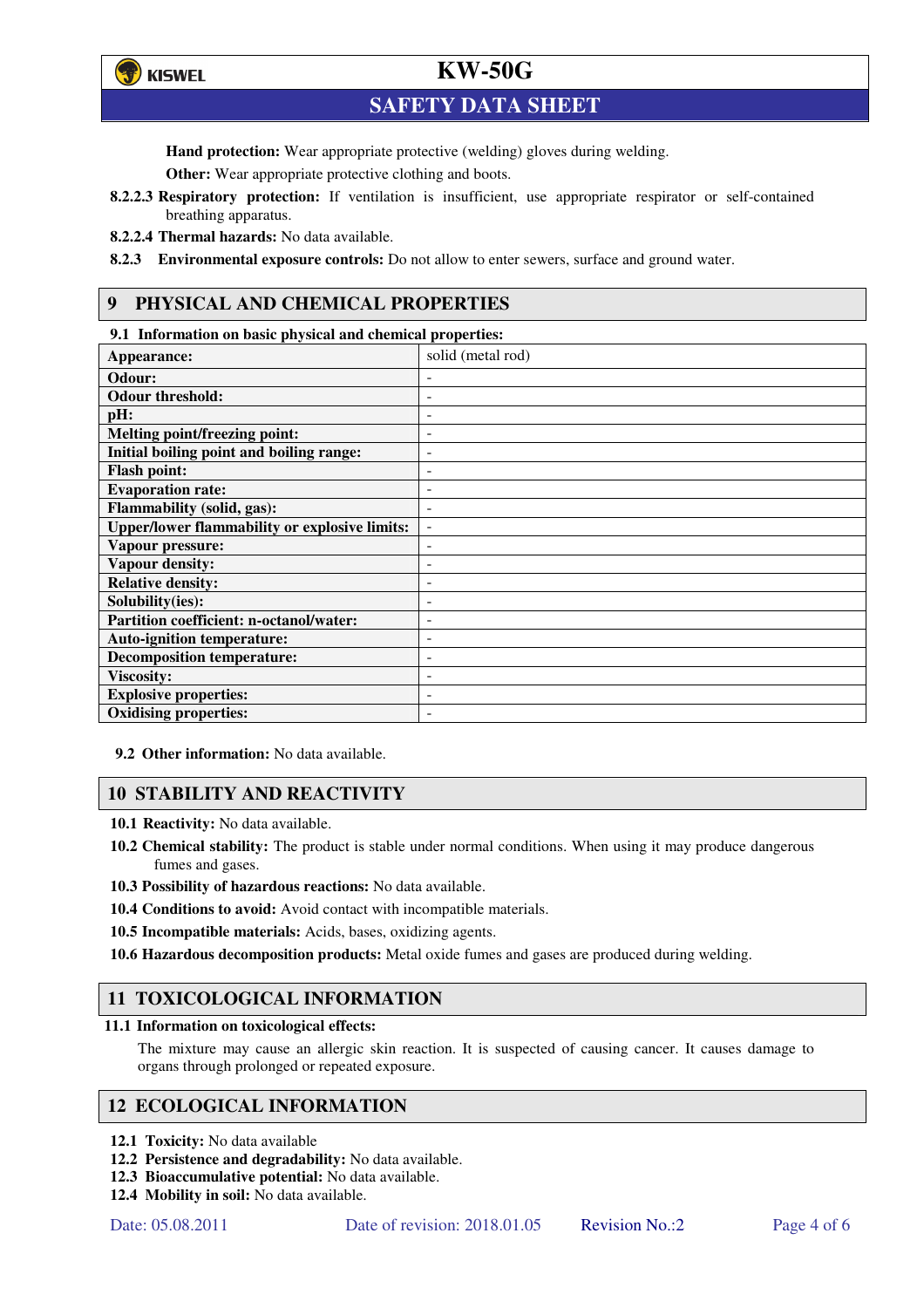

l

# **KW-50G**

## **SAFETY DATA SHEET**

- **12.5 Results of PBT and vPvB assessment:** No data available.
- **12.6 Other adverse effects:** No data available.

## **13 DISPOSAL CONSIDERATIONS**

**13.1 Waste treatment methods:** Dispose off in accordance with local and national regulations.

## **14 TRANSPORT INFORMATION**

**14.1 ADR/RID/ADN:** The mixture is not subject to international regulations on transport of dangerous goods.

| UN number:                            | - |
|---------------------------------------|---|
| UN proper shipping name:              | - |
| Transport hazard class(es):           | - |
| Packing group:                        | - |
| <b>Environmental hazards:</b>         | - |
| <b>Special precautions for user:</b>  | - |
| <b>Transport in bulk according to</b> |   |
| Annex II of MARPOL73/78 and the       | ÷ |
| <b>IBC</b> Code:                      |   |

**14.2 IMDG:** The mixture is not subject to international regulations on transport of dangerous goods.

**14.3 ICAO/IATA:** The mixture is not subject to international regulations on transport of dangerous goods.

## **15 REGULATORY INFORMATION**

#### **15.1 Safety, health and environmental regulations/legislation specific for the substance or mixture:**

- Corrigendum to Regulation (EC) No 1907/2006 of the European Parliament and of the Council of 18 December 2006 concerning the Registration, Evaluation, Authorization and Restriction of Chemicals (REACH), establishing a European Chemicals Agency, amending Directive 1999/45/EC and repealing Council Regulation (EEC) No 793/93 and Commission Regulation (EC) No 1488/94 as well as Council Directive 76/769/EEC and Commission Directives 91/155/EEC, 93/67/EEC, 93/105/EC and 2000/21/EC (OJ L 396, 30.12.2006);
- Corrigendum to Directive No 2006/121/EC of the European Parliament and of the Council of 18 December 2006 amending Council Directive 67/548/EEC on the approximation of laws, regulations and administrative provisions relating to the classification, packaging and labeling of dangerous substances in order to adapt it to Regulation (EC) No 1907/2006 concerning the Registration, Evaluation, Authorization and Restriction of Chemicals (REACH) and establishing a European Chemicals Agency (OJ L 396, 30.12.2006);
- Regulation (EC) No 1272/2008 of the European parliament and of the Council of 16 December 2008 on classification, labeling and packaging of substances and mixtures, amending and repealing Directives 67/548/EEC and 1999/45/EC, and amending Regulation (EC) No 1907/2006 (OJ L 353, 31.12. 2008).
- COMMISSION REGULATION (EC) No 790/2009 of 10 August 2009 amending, for the purposes of its adaptation to technical and scientific progress, Regulation (EC) No 1272/2008 of the European Parliament and of the Council on classification, labeling and packaging of substances and mixtures.
- COMMISSION REGULATION (EU) No 453/2010 of 20 May 2010 amending Regulation (EC) No 1907/2006 of the European Parliament and of the Council on the Registration, Evaluation, Authorisation and Restriction of Chemicals (REACH).
- **15.2 Chemical safety assessment:** Chemical safety assessment is not available.